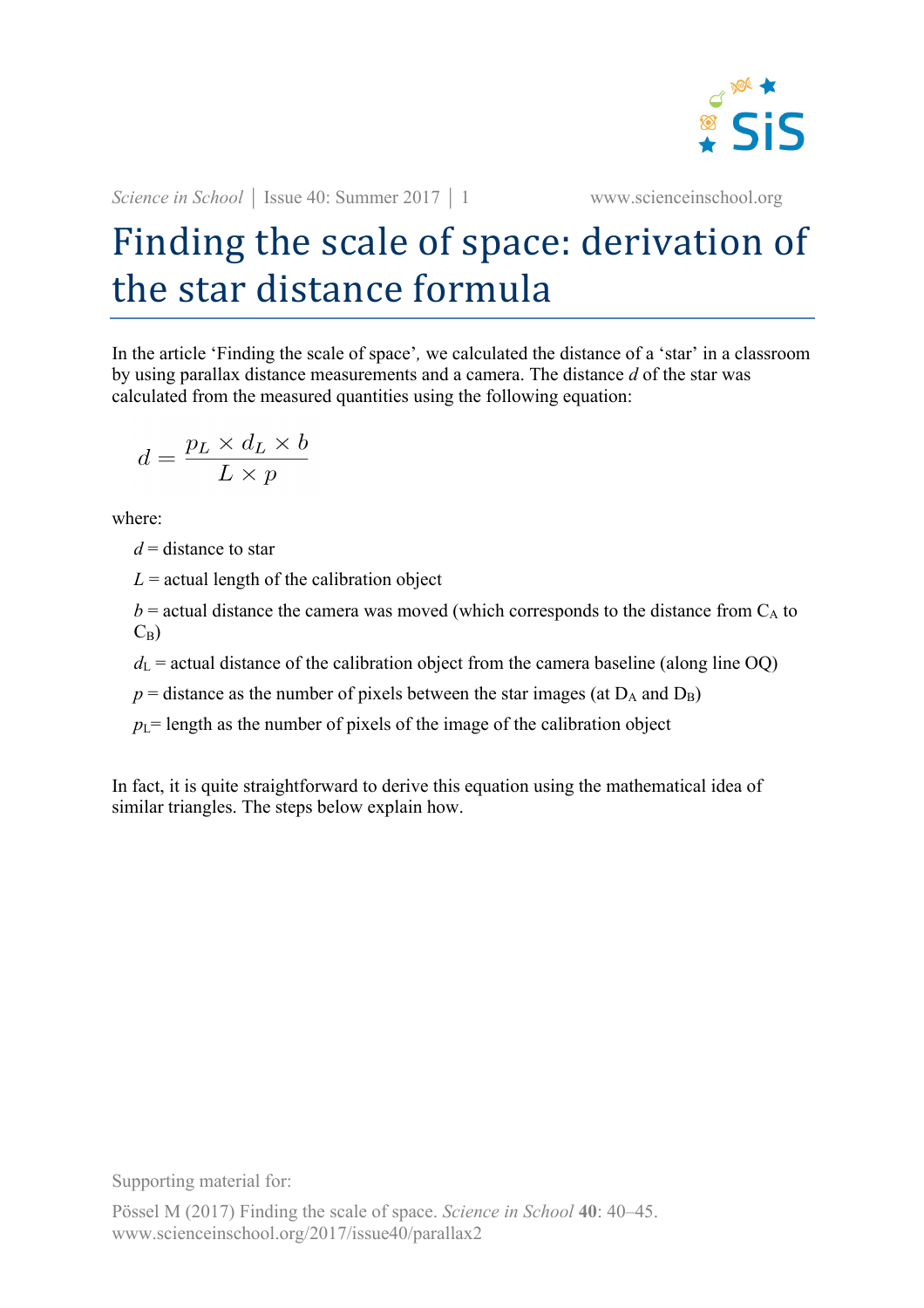

*Science in School* | Issue 40: Summer 2017 | 2 www.scienceinschool.org



*Figure 1: Simplified model of the parallax setup (Image courtesy of HdA / M Pössel*)

1. Looking at the geometry in figure 1, we can see that the triangle  $C_BPC_A$  is similar to the triangle  $D_APD_B$  (since their corresponding angles are equal). So if we use *l* to represent the distance between the star positions  $D_A$  and  $D_B$  (in the image plane, I), from similarity it follows that:

$$
d = \frac{f \times b}{l}
$$

2. The distance *l* is proportional to the distance between the two star positions in our photographic image, expressed as a number of pixels, *p*. If we use *k* to represent the constant factor (yet to be determined) that relates the number of pixels to actual lengths in the image plane, and set  $S = k \times f$ , it follows that:

$$
d = \frac{S \times b}{p}
$$

Supporting material for:

Pössel M (2017) Finding the scale of space. *Science in School* **40**: 40–45. www.scienceinschool.org/2017/issue40/parallax2